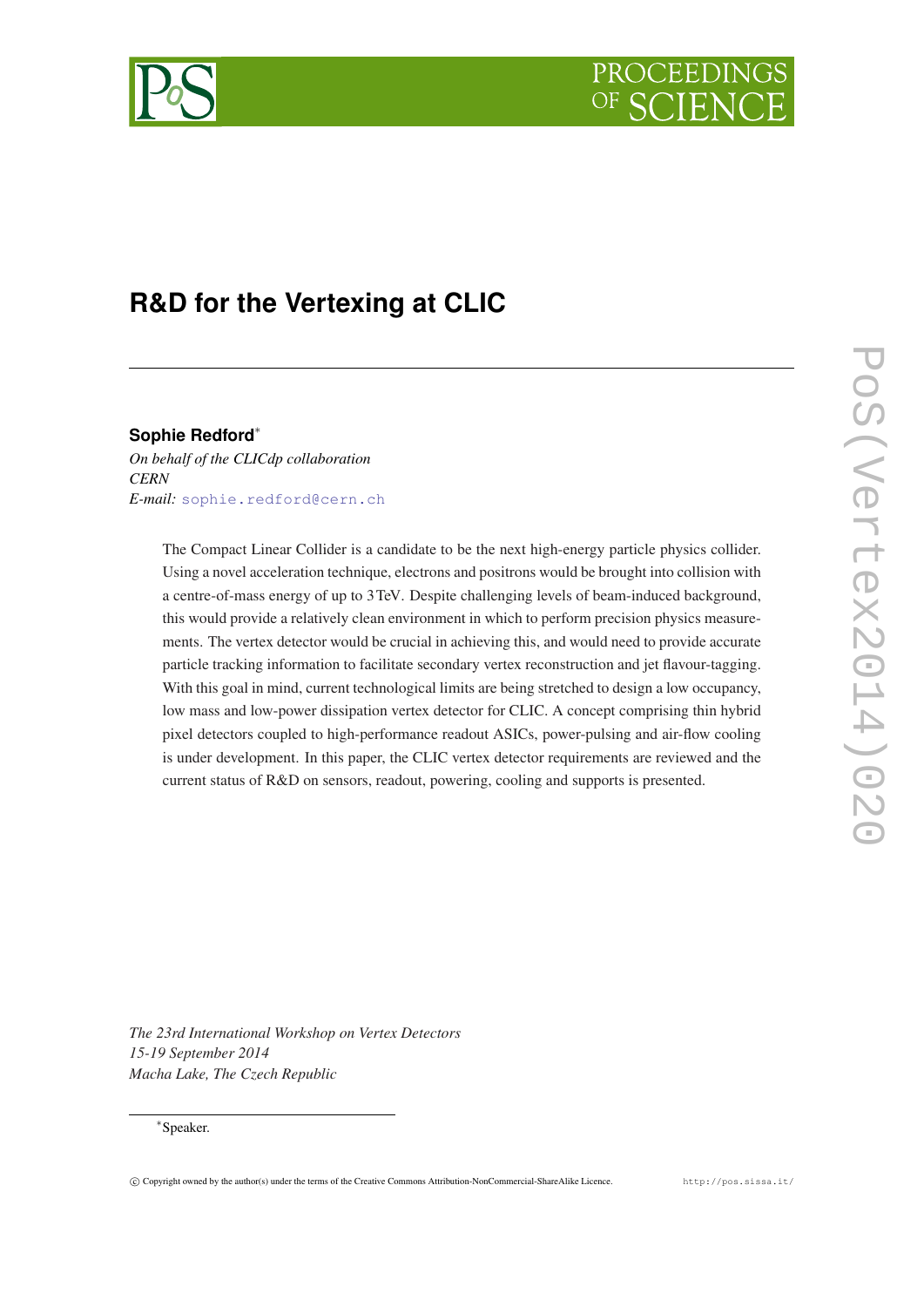### <span id="page-1-0"></span>1. Introduction

The Compact Linear Collider (CLIC) is a possible future multi-TeV electron-positron collider, which would use a novel two-beam acceleration scheme to achieve accelerating gradients of 100 MV m<sup>-1</sup> [\[1\]](#page-7-0). After a staged construction [\[2\]](#page-7-0), the maximum centre-of-mass energy ( $\sqrt{s}$ ) would be 3TeV. This would require a tunnel of almost 50 km in length. A high instantaneous luminosity, up to  $6 \times 10^{34}$  cm<sup>-2</sup>s<sup>-1</sup> at  $\sqrt{s} = 3$  TeV, can be achieved by restricting the transverse size of the beams to  $\sigma_{(x,y)} = (40 \text{ nm}, 1 \text{ nm})$ . The beams are composed of dense bunch trains separated by 20ms gaps, where each train consists of 312 bunches separated by 0.5 ns gaps. This low duty-cycle facilitates a trigger-less readout, power-pulsing and air-flow cooling of the vertex detector.

The small bunch sizes necessary for the desired luminosity also create high levels of beaminduced background. Photons radiated from the colliding bunches can interact, producing hadrons or electron-positron pairs. These background particles typically have low transverse momentum, and peak in the forward regions. However, their cumulative effect throughout the bunch train is significant. They must be removed from the physics event of interest (typically one per bunch train) by using time and momentum information.

If the beam-induced backgrounds can be controlled, a rich physics programme could be pursued at CLIC facilitated by the relatively clean environment of electron-positron collisions [\[3\]](#page-7-0). At the lowest energy stage,  $\sqrt{s} \approx 350 \text{ GeV}$ , a model-independent determination of the ZH coupling could be accessed through Higgsstrahlung and a top pair threshold scan could be performed. At the intermediate energy stage,  $\sqrt{s} \approx 1.4$  TeV, the top Yukawa coupling could be accessed through  $t\bar{t}H$  production, and precise measurements of many Higgs decay modes made. At the highest energy stage,  $\sqrt{s} = 3$  TeV, the Higgs trilinear self-coupling and quartic HHWW coupling could be measured and many BSM models tested or explored.

# 2. Vertex detector requirements

To achieve this challenging physics programme, a detector capable of rejecting beam-induced backgrounds and performing precision measurements must be designed. Calorimeters with high granularity and ns-level timing are required to enable particle-flow reconstruction. An all-silicon tracker and instrumented steel return yoke will provide further tracking information. The  $4 - 5T$ solenoid field allows excellent momentum resolution at high energy, and contains most of the beam-induced background particles inside the beam pipe.

The vertex detector is of crucial importance in fulfilling the physics goals, as it will provide tracking information for displaced vertex reconstruction and jet flavour-tagging. A multi-layer barrel and end-cap system of hybrid pixel detectors is envisaged, around half a metre in length and with barrel radii from 30−70mm. Forward discs would provide coverage to low polar angles. The minimum inner radius is determined by the occupancy in the forward layers caused by the beaminduced backgrounds. At a radius of 30mm from the interaction point, the maximum occupancy in these layers should be less than 3% (including a safety factor of 5 to account for uncertainty in the background simulation).

The vertex detector should provide a single-point resolution of  $3\mu$ m, which can be achieved with analogue readout and  $25 \mu m$  pixel size. To limit the amount of multiple scattering, a material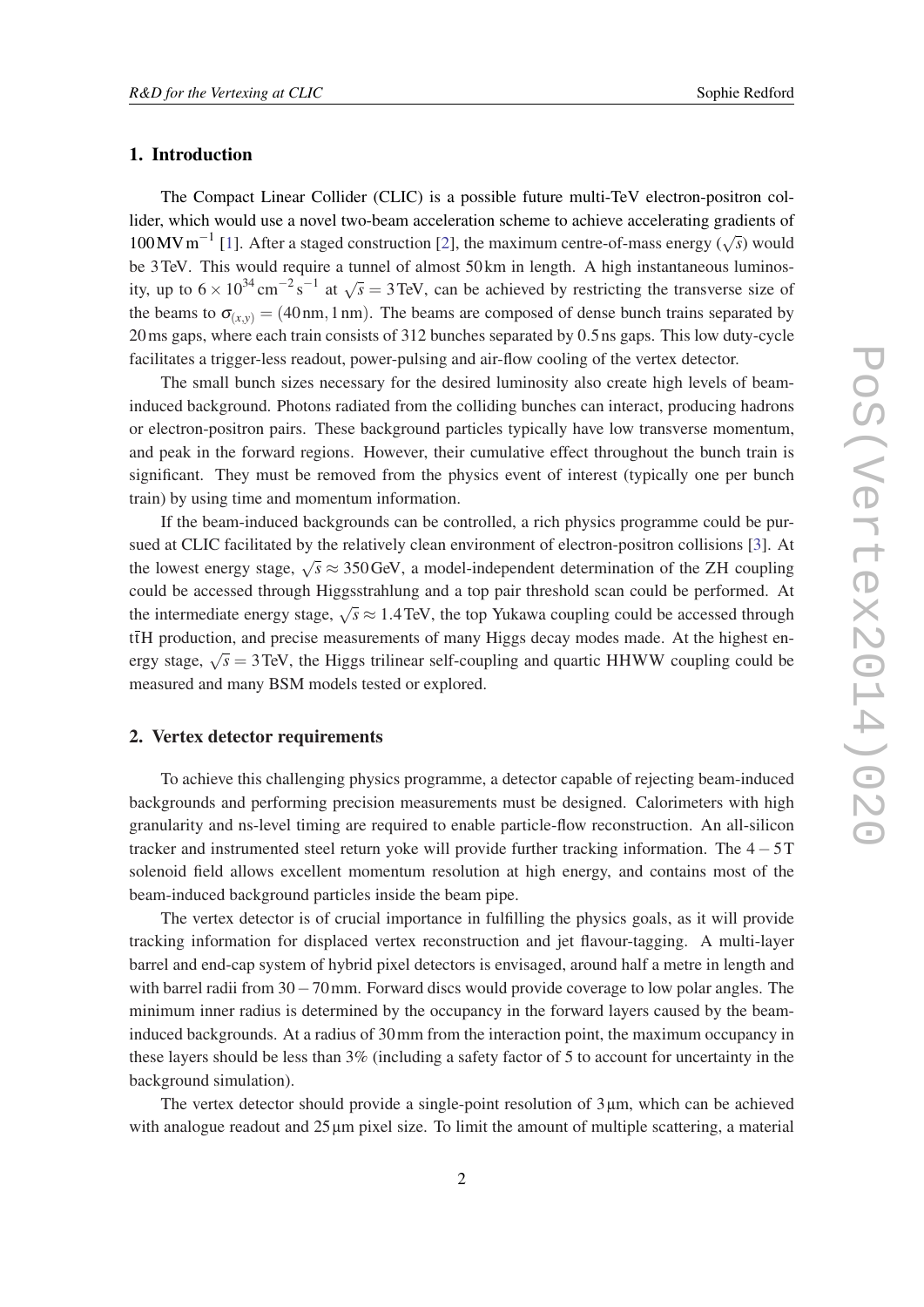budget of 0.2% of a radiation length per detection layer is imposed. This means there can be no active cooling elements, rather an air-flow system will remove heat from the vertex detector. For this to be feasible, the total power dissipated in the vertex detector region must not surpass  $50 \text{ mW cm}^{-2}$ . Finally, hit time-slicing of 10 ns is required to reduce the level of beam-induced background affecting events of interest.

#### 3. Vertex detector layout

The optimal positions of the sensor planes in the vertex detector have been studied in simulation to maximise the physics performance [\[4\]](#page-7-0). Two similar layouts were compared, using flavourtagging performance as a metric. Both layouts consisted of a barrel region and spiral end-caps to facilitate air-flow cooling (see Figure 1a). The first layout had 5 single-sided barrel layers and 4 single-sided end-cap layers. The second layout had 3 double-sided barrel layers and 3 double-sided end-cap layers. In both layouts, the layers were spaced equally between the same minimum and maximum dimensions, and the material of both layouts was approximately equal.

The position and number of layers in the vertex detector impact the number of hits made by a particle track, as shown in Figure 1a. However, the flavour-tagging performance of the two layouts for dijets at 200GeV was very similar, seen in Figure 1b. It was found that increasing the material by a factor of two in the double-sided layout had a much greater impact (Figure 1c). Double-sided layers will therefore be used in the vertex detector, as by sharing one thicker support the rigidity of two layers can be ensured without contributing twice to the material.



Figure 1: (a) top: the double-sided layout showing the spiral end-cap geometry. Bottom: number of layers as a function of the polar angle  $\theta$  for the two layouts considered and the 'CDR' layout, consisting of singlesided layers and flat end-caps. (b): flavour-tagging performance for the two layouts considered. (c): flavourtagging performance for the double-sided layout compared with the same layout in which the material was increased by a factor of two (marked  $\cdot y^2$ ). Taken from [\[4](#page-7-0)].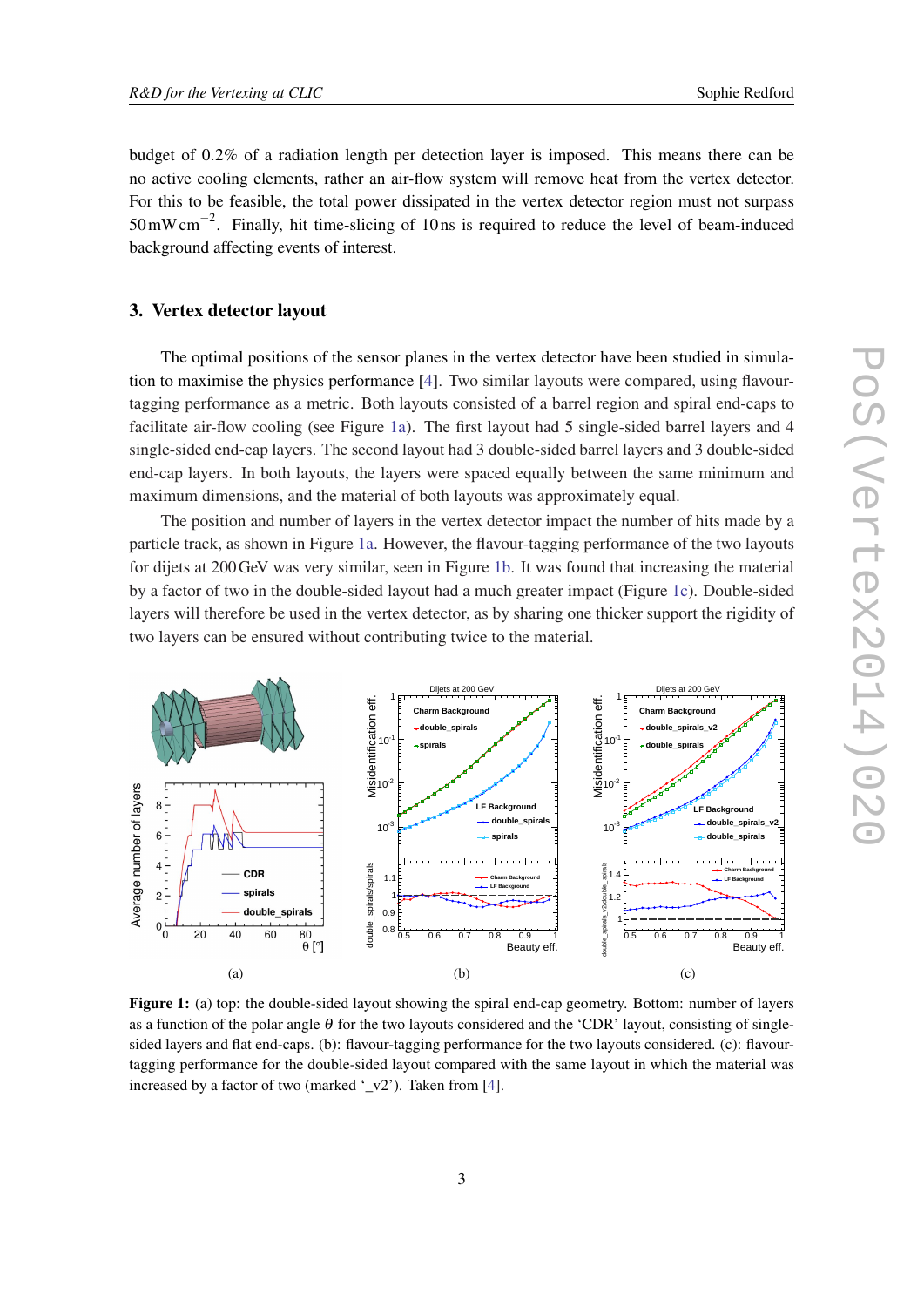#### 4. Thin sensor assemblies

The ultimate goal for the CLIC vertex detector is to use hybrid pixel technology consisting of a 50µm thick silicon sensor coupled to a 50µm thick readout ASIC via low-mass interconnects. Hardware R&D into thin sensor assemblies is assessing the feasibility and performance of such devices. Timepix [[5](#page-7-0)] and Timepix3 [[6](#page-7-0)] ASICs bump-bonded to sensors ranging from  $50\mu$ m to 500µm thick have been characterised in lab tests and test beams. These ASICs have 55µm pixel size, considerably larger than the goal of  $25 \mu m$  pixel size for CLIC.

Sensor calibration was performed in lab tests at CERN and LNLS. Photons of known energy, either from radioactive sources or x-ray fluorescence, were used to measure the energy response of the Timepix in Time Over Threshold (TOT) mode. Using a variety of photon energies in the range of a few keV to 60 keV allows a surrogate function to be fitted, which takes into account nonlinearities in the response. Once the calibration constants are know, TOT spectra can be converted into energy spectra, as shown in Figure 2.



Figure 2: Uncalibrated (a) and calibrated (b) energy spectra of 1- to 4-hit clusters in a 200µm thick sensor. The units of energy are keV. Taken from [[7\]](#page-7-0).

Test beam measurements were performed on the assemblies at DESY and CERN. In both places, the EUDET telescope was used to provide track information with a position resolution at the Device Under Test (DUT) of  $\sim$  3µm. The detection efficiency as a function of threshold was measured (see Figure [3](#page-4-0)), showing an efficiency above 99% at operating threshold for a  $50 \mu m$  thick sensor. The operating threshold is determined by taking  $5\sigma$  above the noise.

The overall resolution of an assembly is dependent on its thickness, as thicker sensors exhibit more charge sharing and the resolution of multi-hit clusters is better than that of single-hit clusters. Figure [4a](#page-4-0) shows the fraction of multi-hit clusters as a function of sensor thickness. For 50µm thick sensors, a single-hit cluster is produced  $\sim$  80% of the time. The resolution of a 50µm sensor is shown in Figure [4b.](#page-4-0) The two structures in this plot correspond to single-hit clusters, for which the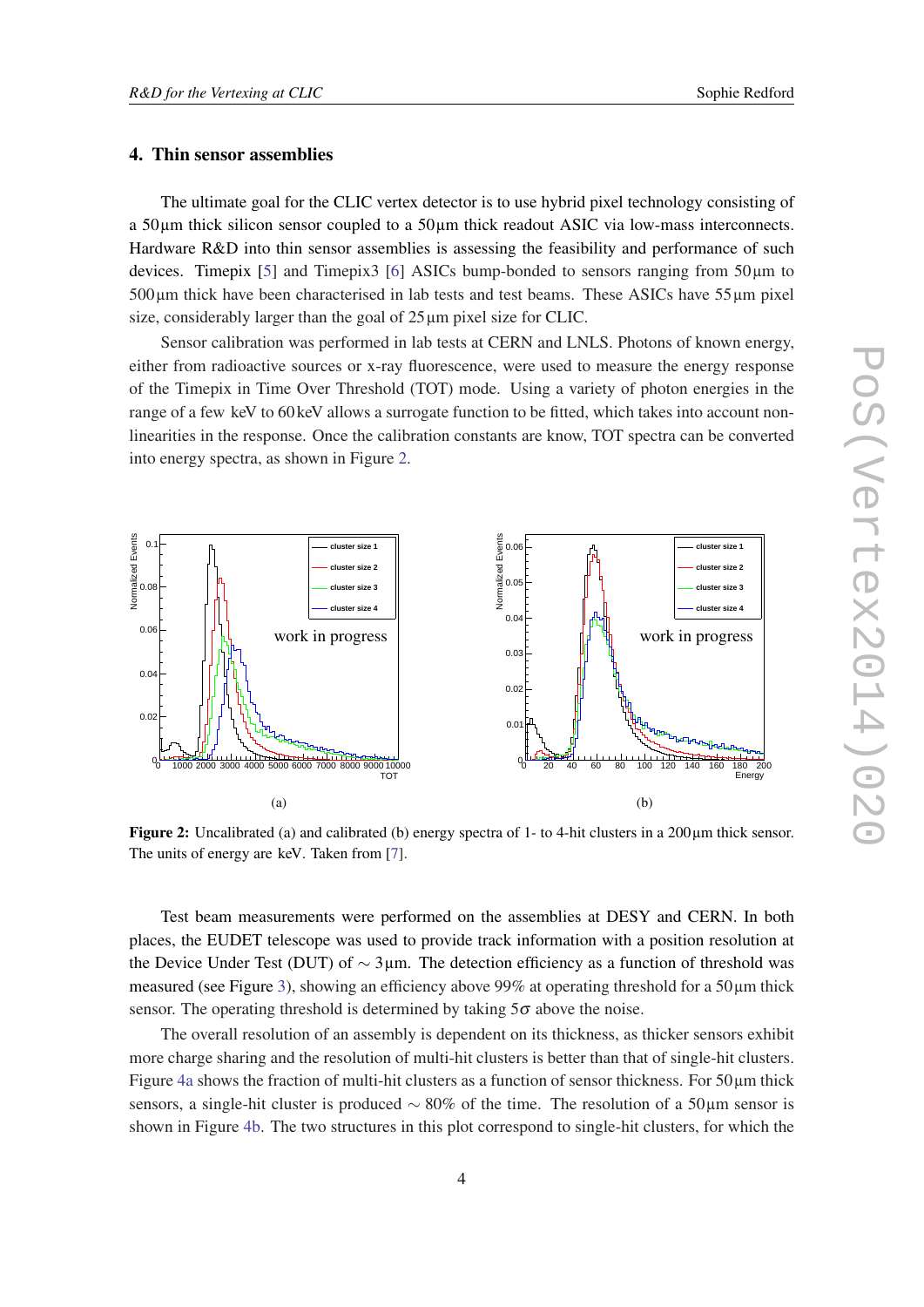<span id="page-4-0"></span>

**Figure 3:** Efficiency as a function of threshold for a  $50 \mu m$  thick p-in-n sensor. The dashed line indicates the normal operating threshold for this assembly.

resolution is determined only by the pixel size, and two-hit clusters, which have a smaller resolution due to information from the relative charge in each pixel.



Figure 4: (a): the fraction of multi-hit clusters as a function of sensor thickness. 'Size' denotes the number of pixels in a cluster, ' $x \times y$ ' indicates the dimensions of the cluster. (b): the hit resolution of a 50 $\mu$ m thick sensor.

By calibrating the measured TOT values, the energy deposited in a sensor can be measured. Figure [5a](#page-5-0) shows the calibrated energy spectrum of a 200 $\mu$ m thick sensor, fitted with a Landau  $\times$ Gauss convolution. The mean of the Landau indicates the most probable energy to be deposited in the sensor. By measuring this as a function of sensor bias voltage, the depletion voltage of the sensor can be determined, in addition to further characteristics such as dopant concentration and resistivity. The depletion voltage for this 200µm sensor is  $\sim$  30V, as shown in Figure [5b.](#page-5-0)

The CLICpix ASIC [[8](#page-7-0)] has been designed to provide the necessary features for a readout chip at the CLIC vertex detector, including simultaneous time and energy measurements. It has 25µm pixel size, supports power-pulsing and is implemented in 65 nm technology. As a first step, this chip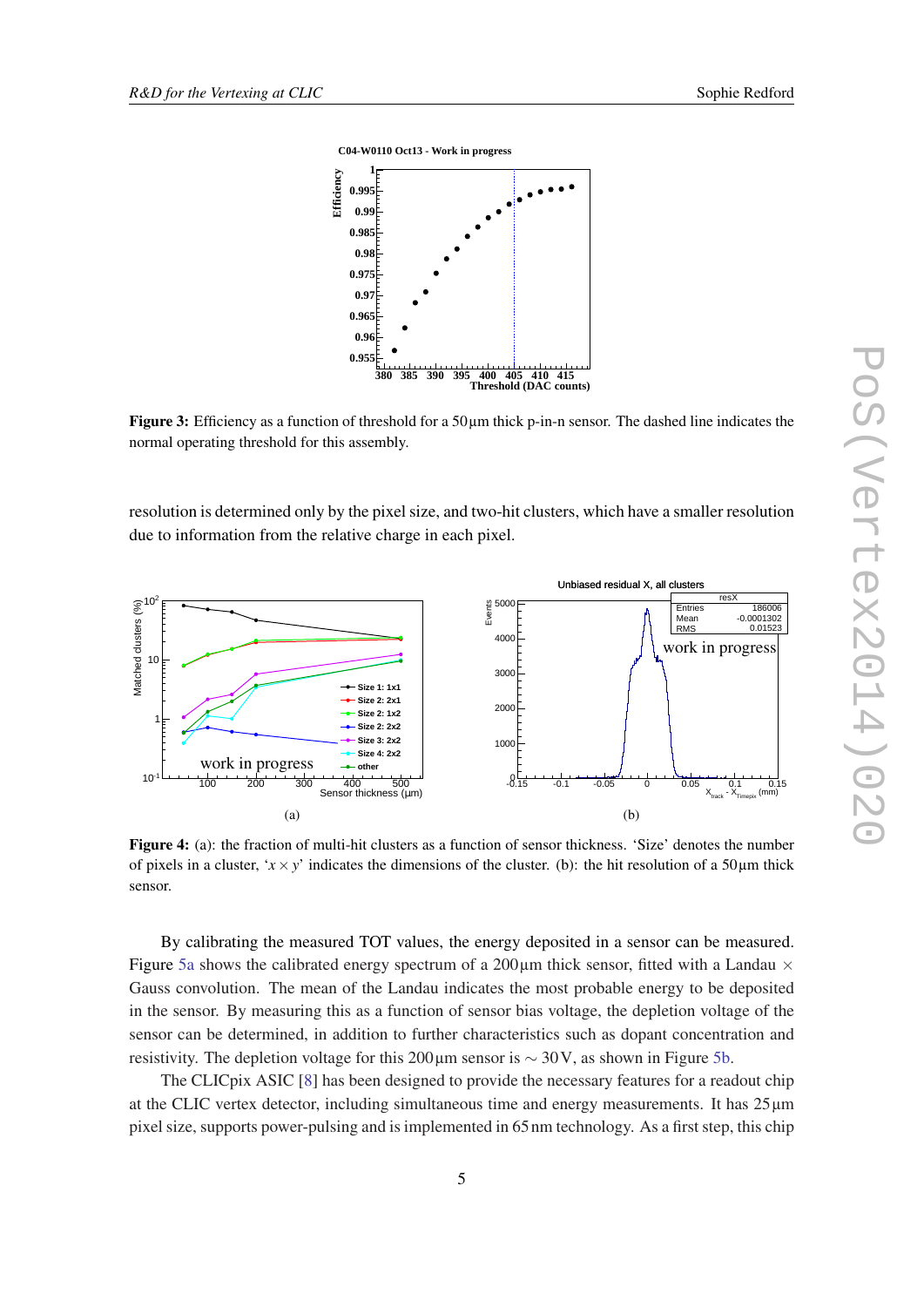<span id="page-5-0"></span>

Figure 5: (a): calibrated energy spectrum from a  $200 \mu m$  thick sensor, fitted with a Landau  $\times$  Gauss convolution (blue). The red line shows the Landau component. (b): most probable value as a function of bias voltage for a 200µm thick sensor. Straight lines are fitted to points of matching colour to determine the depletion voltage at their intersection. Taken from [[7\]](#page-7-0).

was glued to a CCPDv3 HV-CMOS sensor [[9](#page-7-0)], creating a capacitive coupling between the two. The assembly was tested at the CERN PS test beam in August 2014 and successfully took data, showing a correlation between recorded hit position and reconstructed track position. Bump-bonding trials with planar sensors will test the feasibility of this operation with small pixel size.

#### 5. Power-pulsing and delivery

Taking advantage of the low duty-cycle of the accelerator described in Section [1,](#page-1-0) the vertex detector will be power-pulsed in order to ensure that the heat dissipated in the vertex detector region remains below  $50 \text{ mW cm}^{-2}$ . When the bunch trains collide in the detector, capacitors discharge to power the chips. Both analogue and digital domains in the chip will be on during collisions. During the 20ms gap between bunch trains, the analogue electronics will be turned off. Digital electronics will be set to idle, except for readout. Data is read-off each of the 12 chips in a half-ladder in turn. This power-pulsing strategy reduces the power dissipated in the vertex detector region by several orders of magnitude, and has been demonstrated in the lab [\[10](#page-7-0)].

Power will be delivered to the CLICpix ASICs along thin aluminium flex cables by controlled current sources sitting outside of the vertex detector region. The ladders forming the barrel will each consist of 24 CLICpix assemblies, and will be powered from both ends in groups of 12. Silicon capacitors and voltage regulators on each chip will provide local energy storage and voltage stabilisation. The material along the ladder necessary for this power delivery scheme has been estimated at 0.1% of a radiation length per layer. This is expected to drop by at least a factor of two, with anticipated improvements in storage capacitor power density and thinner conductors.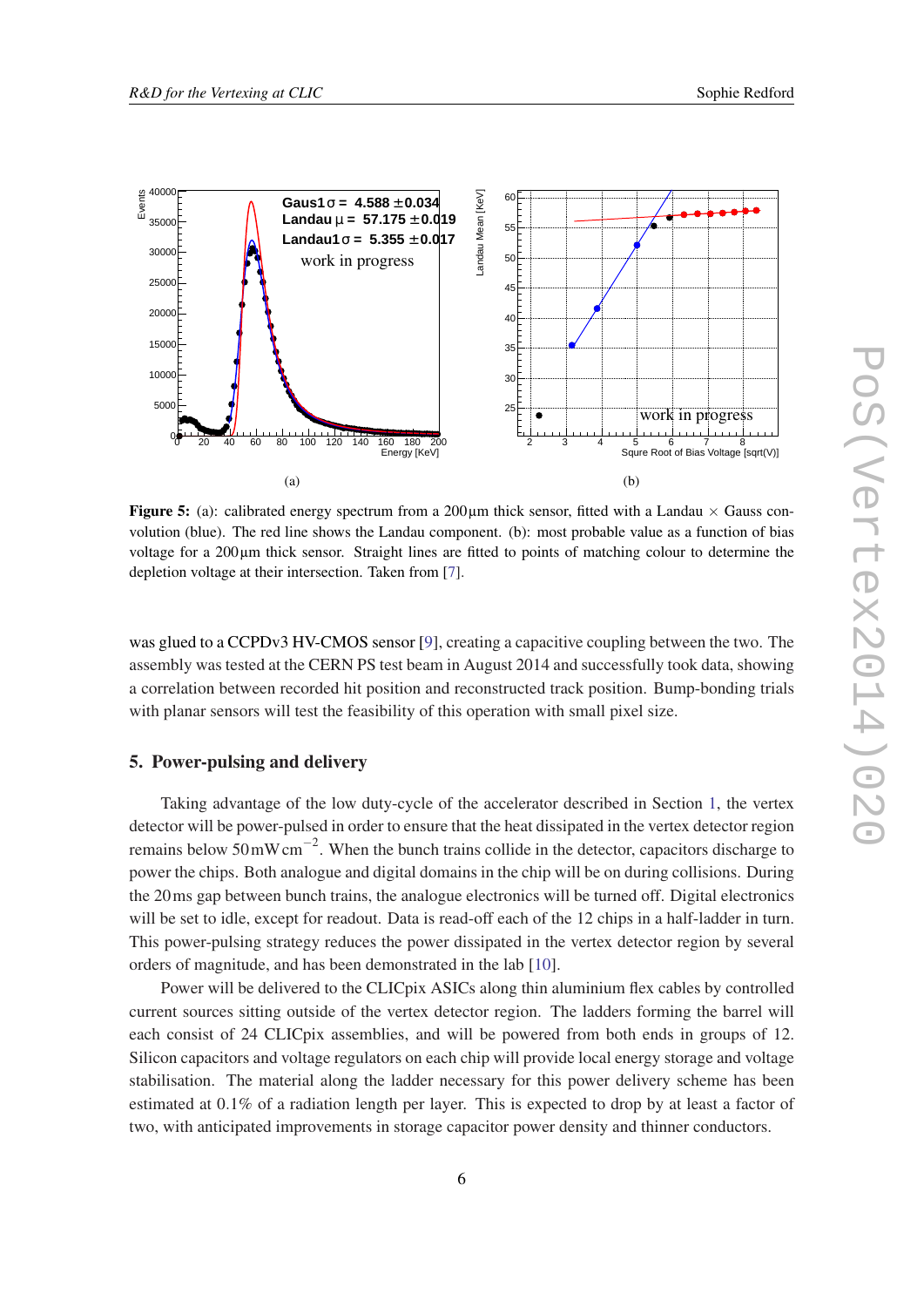# 6. Air-flow cooling

Despite minimising the power dissipated in the vertex detector, the total heat load remains  $\sim$  500W. To evacuate this heat, an air-flow cooling system is envisaged in which dry air at 0<sup>°</sup>C will be circulated through the vertex detector. The main advantage of this cooling system is the very low contribution it makes to the material budget. Simulations suggest that an air velocity of  $\sim 5 \,\mathrm{m\,s}^{-1}$  in the barrel should maintain temperatures below 40 $^{\circ}$ C [[11\]](#page-7-0).

To better understand the mechanical challenges posed by the CLIC vertex detector, a thermomechanical test bench has been set up [[12\]](#page-7-0). The test bench consists of a wind tunnel in which a stave is mounted on a turn-table and equipped with a heater and temperature sensors. The vibration of the stave in the air flow can be measured by an external laser.

The staves will be the supporting structures in the ladders of the vertex detector barrel. The material should contribute no more than 0.05% of a radiation length per layer. Current stave designs consist of thin carbon fibre layers sandwiching a foam or honeycomb core, with dimensions  $1.8 \text{ mm} \times 26 \text{ mm} \times 280 \text{ mm}.$ 

Figure 6 shows the RMS of the vertical displacement of the stave, recorded when the stave was at 90 $^{\circ}$  to the flow of air. The maximum vertical displacement of the stave for a  $5 \text{ ms}^{-1}$  wind speed was found to be ∼ 2.5µm. This should not affect the single hit resolution of the vertex detector, as the displacement is in the same direction as the particle track. The power spectrum density of the stave was also measured, and the eigenmodes found. The frequencies identified are not thought to be problematic. The movement of the stave in the air flow has not yet been studied in simulation, however measured stave temperatures show good agreement with simulation for a range of wind speeds and power dissipation values.



Figure 6: RMS of the vertical displacement of the stave as a function of position along the stave. The wind speed is indicated, as well as the channel depth. The air-flow was perpendicular to the stave.

A 1:1 scale model of the vertex detector is under preparation to increase the realism of these studies. This will mimic the injection of the air into the vertex detector and its flow through the spiral end-caps and around the barrel ladders. Cooling tests will be performed to further validate simulation.